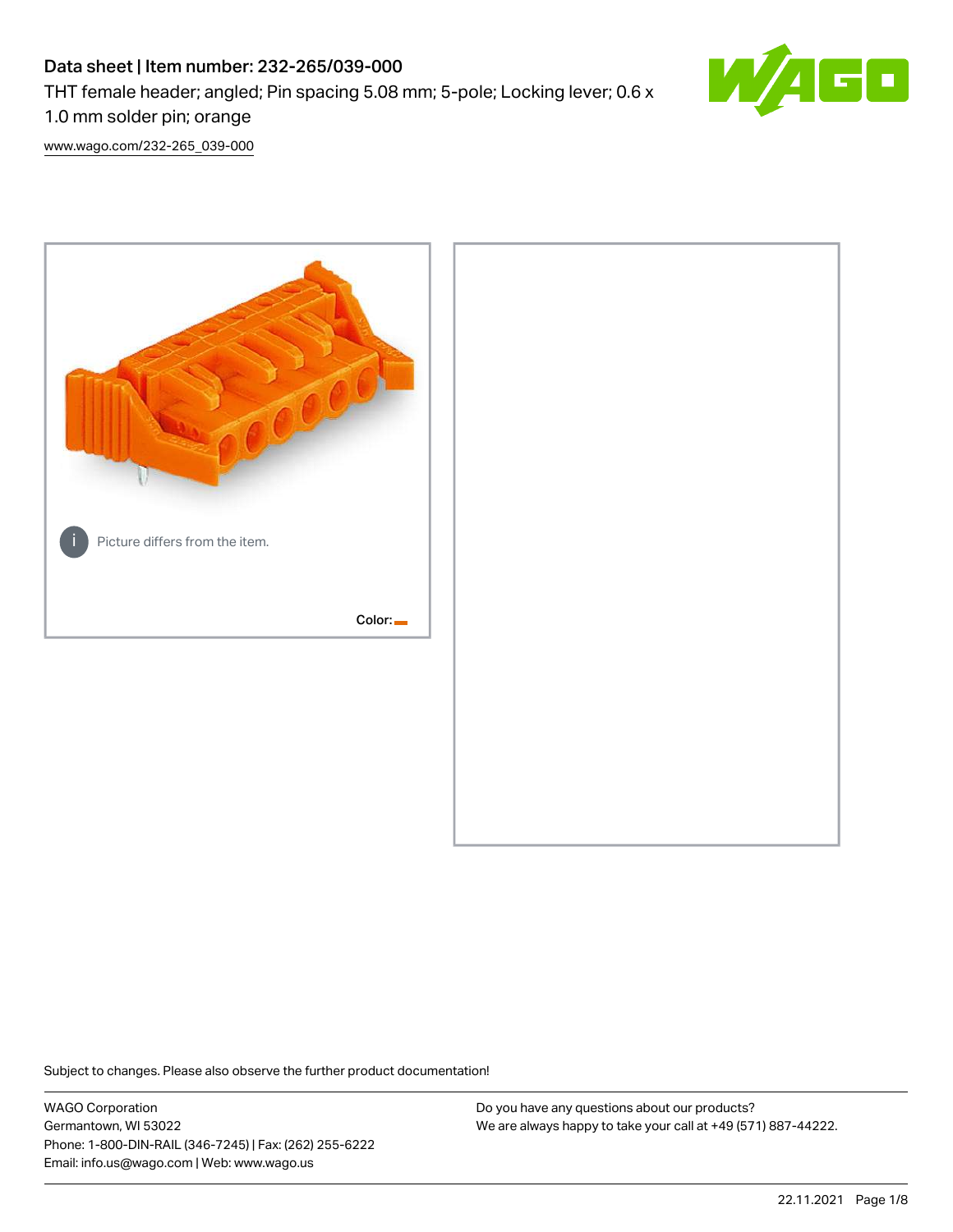

Dimensions in mm

L = pole no. x pin spacing

Distance to first solder pin: 2.2 mm

2- to 3-pole female connectors – one latch only

#### Item description

- **Horizontal or vertical PCB mounting via straight or angled solder pins**
- For board-to-board and board-to-wire connections
- $\blacksquare$ Touch-proof PCB outputs
- $\blacksquare$ Easy-to-identify PCB inputs and outputs
- **Now With coding fingers**

Subject to changes. Please also observe the further product documentation!

WAGO Corporation Germantown, WI 53022 Phone: 1-800-DIN-RAIL (346-7245) | Fax: (262) 255-6222 Email: info.us@wago.com | Web: www.wago.us

Do you have any questions about our products? We are always happy to take your call at +49 (571) 887-44222.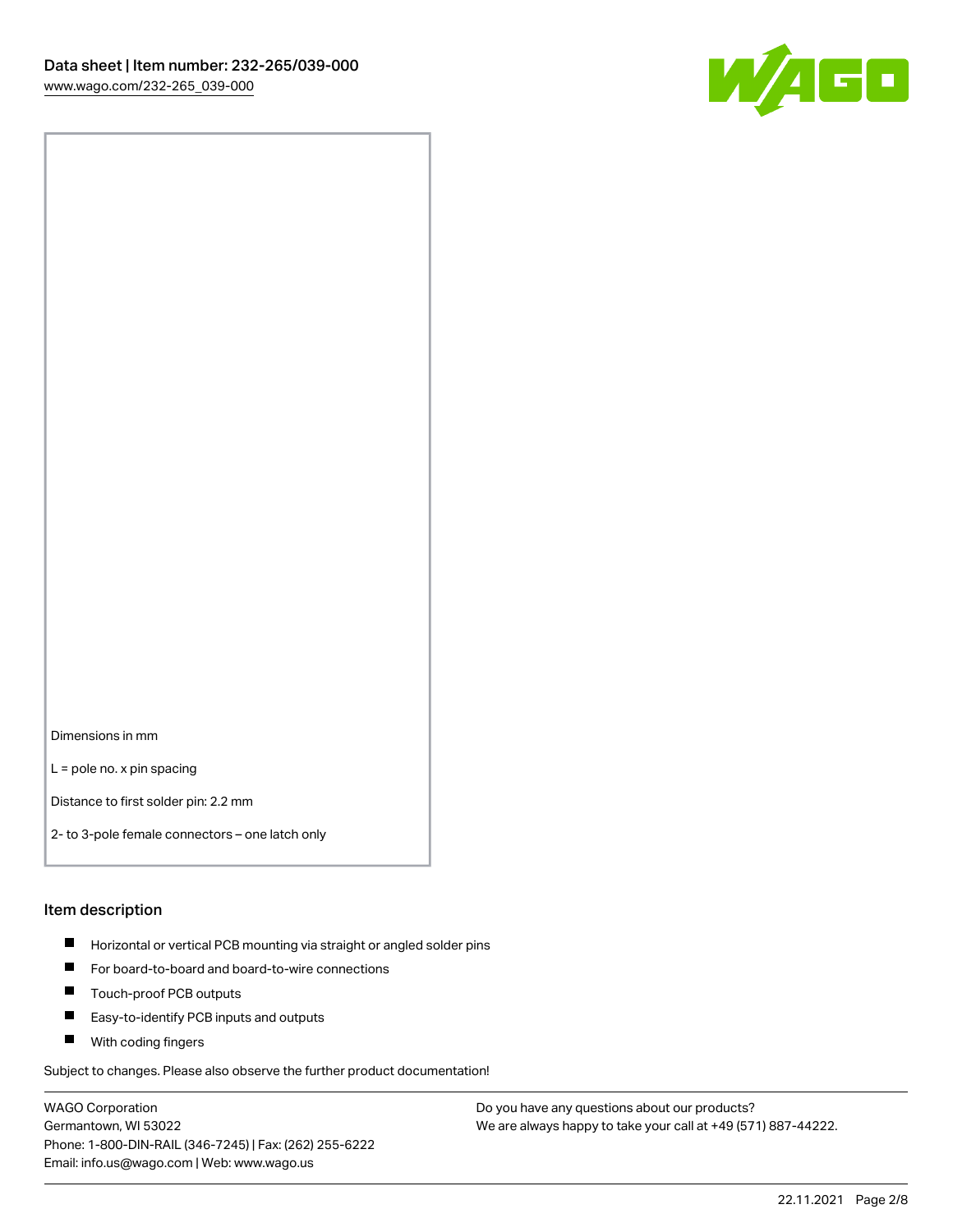

# Data

| Safety information 1 | The <i>MCS – MULTI CONNECTION SYSTEM</i> includes connectors<br>without breaking capacity in accordance with DIN EN 61984. When<br>used as intended, these connectors must not be connected<br>/disconnected when live or under load. The circuit design should<br>ensure header pins, which can be touched, are not live when<br>unmated. |
|----------------------|--------------------------------------------------------------------------------------------------------------------------------------------------------------------------------------------------------------------------------------------------------------------------------------------------------------------------------------------|
| Variants:            | Other pole numbers<br>3.8 mm pin projection for male headers with straight solder pins<br>Gold-plated or partially gold-plated contact surfaces<br>Other versions (or variants) can be requested from WAGO Sales or<br>configured at https://configurator.wago.com/                                                                        |

## Electrical data

## IEC Approvals

| Ratings per                 | IEC/EN 60664-1                                                       |
|-----------------------------|----------------------------------------------------------------------|
| Rated voltage (III / 3)     | 320 V                                                                |
| Rated surge voltage (III/3) | 4 <sub>k</sub> V                                                     |
| Rated voltage (III/2)       | 320 V                                                                |
| Rated surge voltage (III/2) | 4 <sub>k</sub> V                                                     |
| Nominal voltage (II/2)      | 630 V                                                                |
| Rated surge voltage (II/2)  | 4 <sub>k</sub> V                                                     |
| Rated current               | 12A                                                                  |
| Legend (ratings)            | (III / 2) $\triangleq$ Overvoltage category III / Pollution degree 2 |

## UL Approvals

| Approvals per                  | UL 1059 |
|--------------------------------|---------|
| Rated voltage UL (Use Group B) | 300 V   |
| Rated current UL (Use Group B) | 15 A    |
| Rated voltage UL (Use Group D) | 300 V   |
| Rated current UL (Use Group D) | 10 A    |

# Ratings per UL

| Rated voltage UL 1977 | 600 V |
|-----------------------|-------|
| Rated current UL 1977 |       |

Subject to changes. Please also observe the further product documentation!

| <b>WAGO Corporation</b>                                | Do you have any questions about our products?                 |
|--------------------------------------------------------|---------------------------------------------------------------|
| Germantown, WI 53022                                   | We are always happy to take your call at +49 (571) 887-44222. |
| Phone: 1-800-DIN-RAIL (346-7245)   Fax: (262) 255-6222 |                                                               |
| Email: info.us@wago.com   Web: www.wago.us             |                                                               |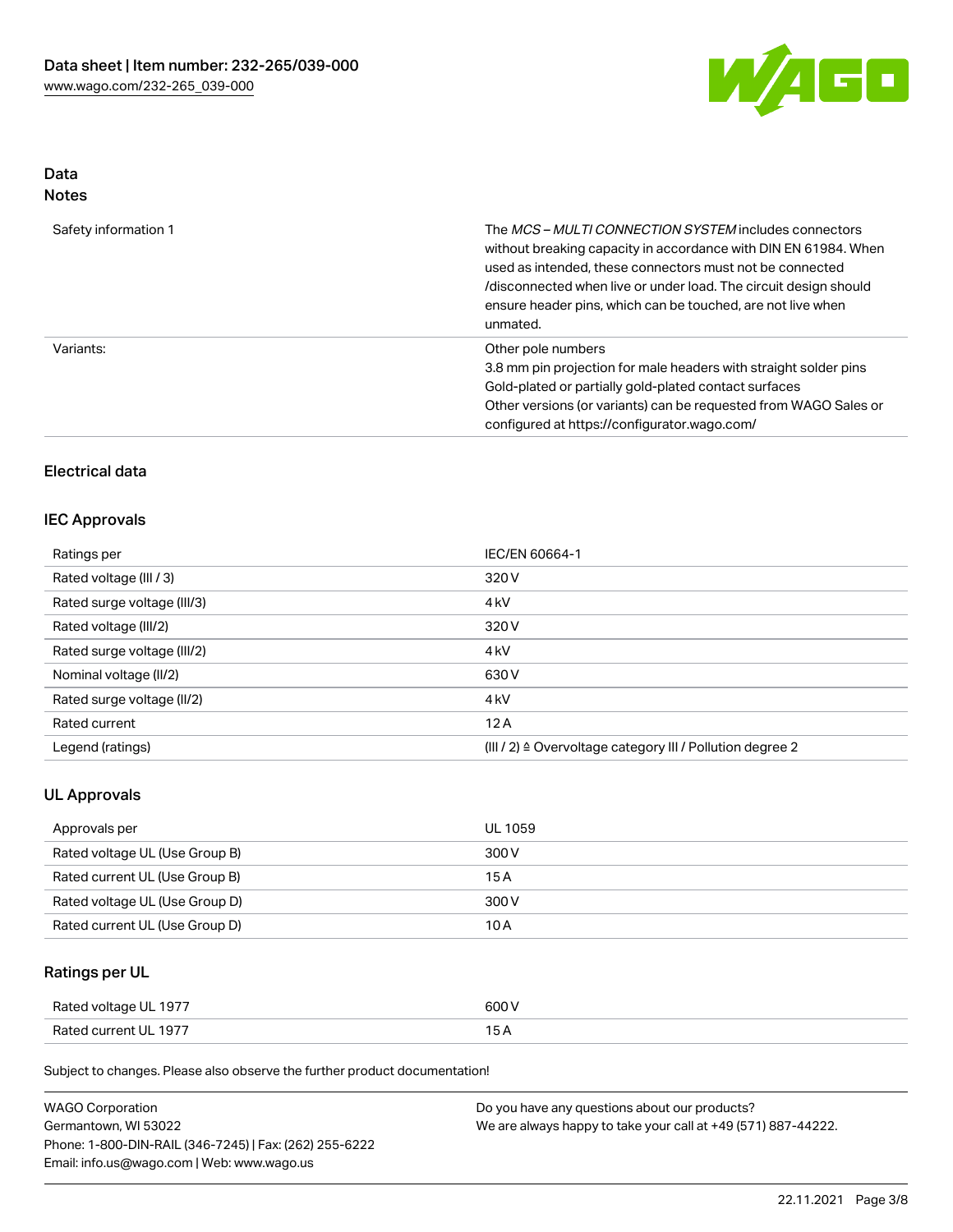

# CSA Approvals

| Approvals per                   | <b>CSA</b>            |  |
|---------------------------------|-----------------------|--|
| Rated voltage CSA (Use Group B) | 300V                  |  |
| Rated current CSA (Use Group B) | 15A                   |  |
| Rated voltage CSA (Use Group D) | 300V                  |  |
| Rated current CSA (Use Group D) | 10A                   |  |
| <b>Connection data</b>          |                       |  |
| Total number of potentials      | 5                     |  |
| Number of connection types      | 1                     |  |
| Number of levels                | 1                     |  |
| <b>Connection 1</b>             |                       |  |
| Number of poles                 | 5                     |  |
| Physical data                   |                       |  |
| Pin spacing                     | 5.08 mm / 0.2 inch    |  |
| Width                           | 41.2 mm / 1.622 inch  |  |
| Height                          | 16.6 mm / 0.654 inch  |  |
| Height from the surface         | 11.6 mm / 0.457 inch  |  |
| Depth                           | 18.25 mm / 0.719 inch |  |
| Solder pin length               | 5 <sub>mm</sub>       |  |
| Solder pin dimensions           | $0.6 \times 1$ mm     |  |

## Plug-in connection

| Contact type (pluggable connector) | Female header |
|------------------------------------|---------------|
| Connector (connection type)        | for PCB       |
| Mismating protection               | No            |
| Mating direction to the PCB        | 0°            |
| Locking of plug-in connection      | locking lever |

# PCB contact

| <b>PCB Contact</b>     |                                            |
|------------------------|--------------------------------------------|
| Solder pin arrangement | over the entire female connector (in-line) |

Subject to changes. Please also observe the further product documentation!

Drilled hole diameter with tolerance  $1.3$   $(+0.1)$  mm

| <b>WAGO Corporation</b>                                | Do you have any questions about our products?                 |
|--------------------------------------------------------|---------------------------------------------------------------|
| Germantown, WI 53022                                   | We are always happy to take your call at +49 (571) 887-44222. |
| Phone: 1-800-DIN-RAIL (346-7245)   Fax: (262) 255-6222 |                                                               |
| Email: info.us@wago.com   Web: www.wago.us             |                                                               |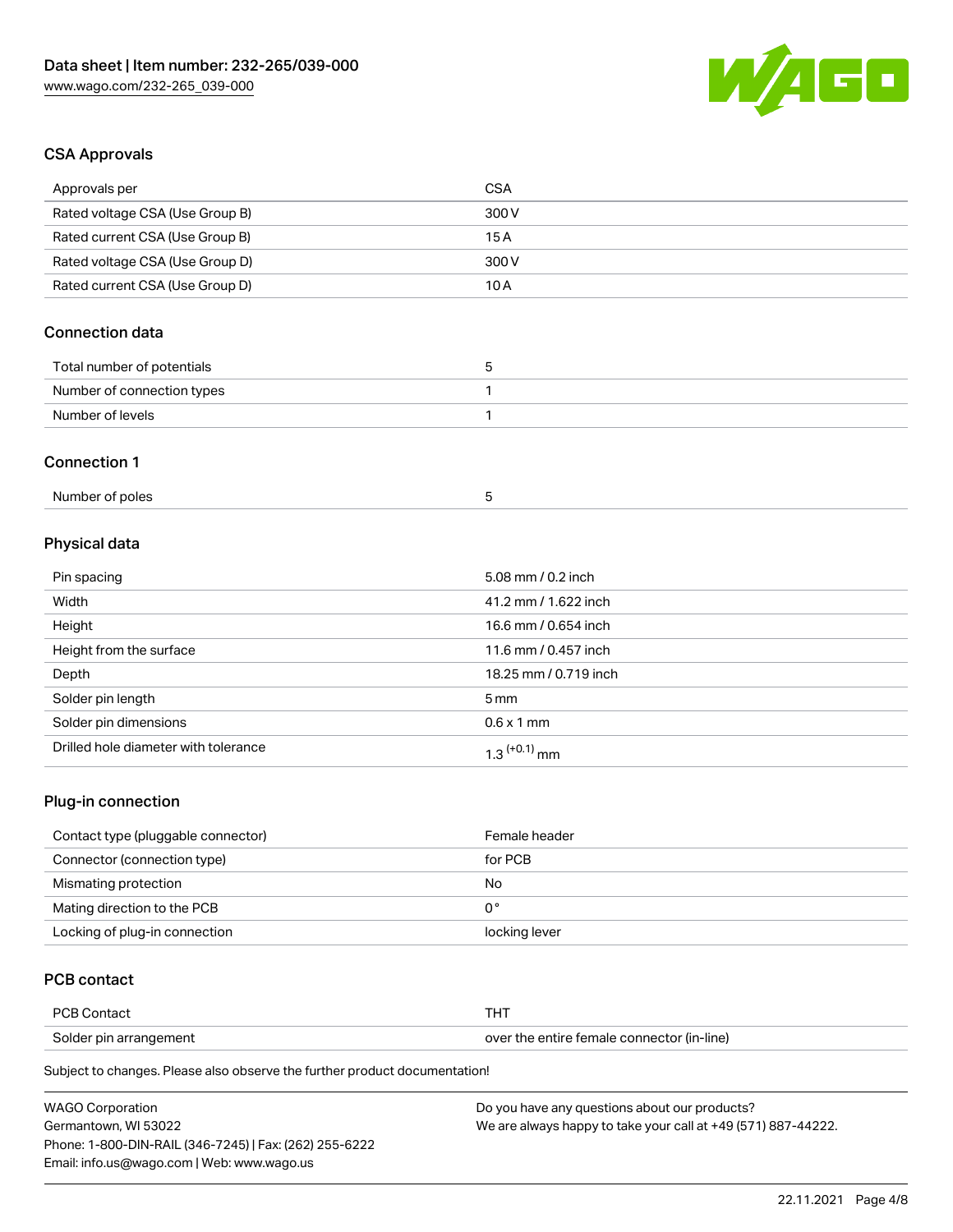

Number of solder pins per potential 1

#### Material data

| Color                       | orange           |
|-----------------------------|------------------|
| Material group              |                  |
| Insulation material         | Polyamide (PA66) |
| Flammability class per UL94 | V <sub>0</sub>   |
| Contact material            | Copper alloy     |
| Contact plating             | tin-plated       |
| Fire load                   | 0.099 MJ         |
| Weight                      | 5.6g             |

#### Environmental requirements

| Limit temperature range<br>. | . +85 °C<br>-60 |  |
|------------------------------|-----------------|--|
|------------------------------|-----------------|--|

## Commercial data

| Product Group         | 3 (Multi Conn. System) |  |
|-----------------------|------------------------|--|
| PU (SPU)              | 50 Stück               |  |
| Packaging type        | box                    |  |
| Country of origin     | DE                     |  |
| <b>GTIN</b>           | 4044918625357          |  |
| Customs tariff number | 8536694040             |  |

## Approvals / Certificates

#### Ship Approvals

|               |                                        |                                 | Certificate |
|---------------|----------------------------------------|---------------------------------|-------------|
| Logo          | Approval                               | <b>Additional Approval Text</b> | name        |
| ABS.          | <b>ABS</b>                             | $\overline{\phantom{0}}$        | $19 -$      |
|               | American Bureau of Shipping            |                                 | HG15869876- |
|               |                                        |                                 | <b>PDA</b>  |
|               |                                        |                                 |             |
|               | <b>BV</b>                              | <b>IEC 60998</b>                | 11915/D0 BV |
|               | Bureau Veritas S.A.                    |                                 |             |
| <b>BUNEAU</b> |                                        |                                 |             |
|               | <b>DNV GL</b>                          | $\overline{\phantom{0}}$        | TAE 000016Z |
|               | Det Norske Veritas, Germanischer Lloyd |                                 |             |
|               |                                        |                                 |             |

#### UL-Approvals

Subject to changes. Please also observe the further product documentation!

| WAGO Corporation                                       | Do you have any questions about our products?                 |
|--------------------------------------------------------|---------------------------------------------------------------|
| Germantown, WI 53022                                   | We are always happy to take your call at +49 (571) 887-44222. |
| Phone: 1-800-DIN-RAIL (346-7245)   Fax: (262) 255-6222 |                                                               |
| Email: info.us@wago.com   Web: www.wago.us             |                                                               |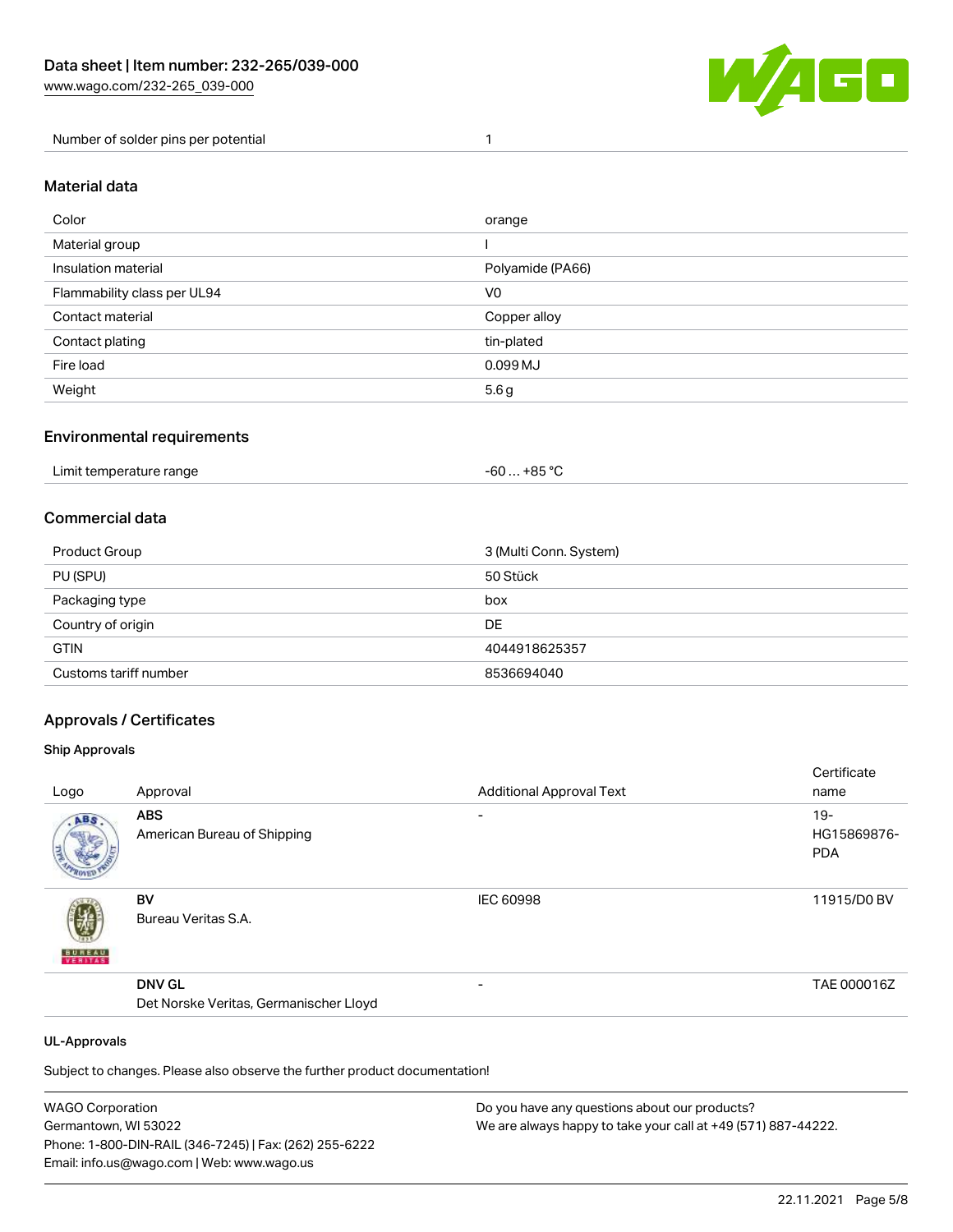Email: info.us@wago.com | Web: www.wago.us



| Logo                          | Approval                                                                                                                                           | <b>Additional Approval Text</b>                               |                      | Certificate<br>name |
|-------------------------------|----------------------------------------------------------------------------------------------------------------------------------------------------|---------------------------------------------------------------|----------------------|---------------------|
|                               | UL<br>UL International Germany GmbH                                                                                                                | <b>UL 1977</b>                                                |                      | E45171              |
|                               | <b>UR</b><br>Underwriters Laboratories Inc.                                                                                                        | <b>UL 1059</b>                                                |                      | E45172              |
|                               |                                                                                                                                                    |                                                               |                      |                     |
| Counterpart                   |                                                                                                                                                    |                                                               |                      |                     |
|                               | Item no.231-635<br>Male connector; 5-pole; Pin spacing 5.08 mm; orange                                                                             |                                                               | www.wago.com/231-635 |                     |
| <b>Optional accessories</b>   |                                                                                                                                                    |                                                               |                      |                     |
| <b>Testing accessories</b>    |                                                                                                                                                    |                                                               |                      |                     |
| Testing accessories           |                                                                                                                                                    |                                                               |                      |                     |
|                               | Item no.: 231-661<br>www.wago.com/231-661<br>Test plugs for female connectors; for 5 mm and 5.08 mm pin spacing; 2,50 mm <sup>2</sup> ; light gray |                                                               |                      |                     |
| <b>Downloads</b>              |                                                                                                                                                    |                                                               |                      |                     |
| Documentation                 |                                                                                                                                                    |                                                               |                      |                     |
| <b>Additional Information</b> |                                                                                                                                                    |                                                               |                      |                     |
| Technical explanations        |                                                                                                                                                    | 2019 Apr 3                                                    | pdf<br>2.0 MB        | Download            |
| <b>CAD files</b>              |                                                                                                                                                    |                                                               |                      |                     |
| CAD data                      |                                                                                                                                                    |                                                               |                      |                     |
|                               | 2D/3D Models 232-265/039-000                                                                                                                       |                                                               | <b>URL</b>           | Download            |
| CAE data                      |                                                                                                                                                    |                                                               |                      |                     |
|                               | EPLAN Data Portal 232-265/039-000                                                                                                                  |                                                               | URL                  | Download            |
|                               | ZUKEN Portal 232-265/039-000                                                                                                                       |                                                               | <b>URL</b>           | Download            |
|                               | Subject to changes. Please also observe the further product documentation!                                                                         |                                                               |                      |                     |
| <b>WAGO Corporation</b>       |                                                                                                                                                    | Do you have any questions about our products?                 |                      |                     |
| Germantown, WI 53022          | Phone: 1-800-DIN-RAIL (346-7245)   Fax: (262) 255-6222                                                                                             | We are always happy to take your call at +49 (571) 887-44222. |                      |                     |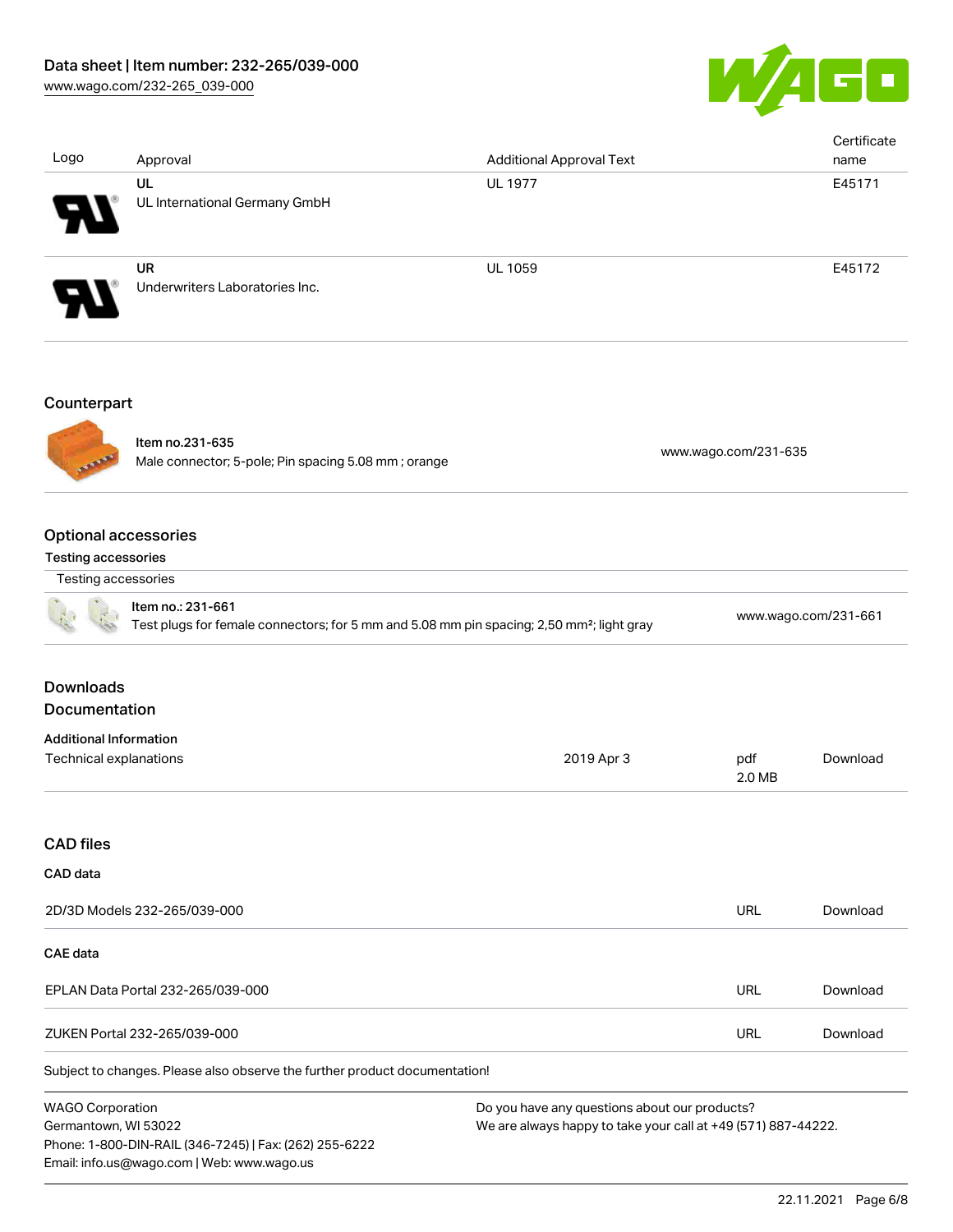## EPLAN Data Portal 232-265/039-000 URL [Download](https://www.wago.com/global/d/EPLAN_URLS_232-265_039-000)

#### PCB Design

## Symbol and Footprint 232-265/039-000 URL [Download](https://www.wago.com/global/d/UltraLibrarian_URLS_232-265_039-000)

CAx data for your PCB design, consisting of "schematic symbols and PCB footprints", allow easy integration of the WAGO component into your development environment.

#### Supported formats:

- $\blacksquare$ Accel EDA 14 & 15
- $\blacksquare$ Altium 6 to current version
- $\blacksquare$ Cadence Allegro
- $\blacksquare$ **DesignSpark**
- $\blacksquare$ Eagle Libraries
- П KiCad
- $\blacksquare$ Mentor Graphics BoardStation
- $\blacksquare$ Mentor Graphics Design Architect
- $\blacksquare$ Mentor Graphics Design Expedition 99 and 2000
- $\blacksquare$ OrCAD 9.X PCB and Capture
- $\blacksquare$ PADS PowerPCB 3, 3.5, 4.X, and 5.X
- $\blacksquare$ PADS PowerPCB and PowerLogic 3.0
- $\blacksquare$ PCAD 2000, 2001, 2002, 2004, and 2006
- $\blacksquare$ Pulsonix 8.5 or newer
- $\blacksquare$ STL
- $\blacksquare$ 3D STEP
- П TARGET 3001!
- П View Logic ViewDraw
- П Quadcept
- $\blacksquare$ Zuken CadStar 3 and 4
- П Zuken CR-5000 and CR-8000

PCB Component Libraries (EDA), PCB CAD Library Ultra Librarian

## Environmental Product Compliance

#### Compliance Search

Environmental Product Compliance 232-265/039-000

Subject to changes. Please also observe the further product documentation!

WAGO Corporation Germantown, WI 53022 Phone: 1-800-DIN-RAIL (346-7245) | Fax: (262) 255-6222 Email: info.us@wago.com | Web: www.wago.us

Do you have any questions about our products? We are always happy to take your call at +49 (571) 887-44222.



URL [Download](https://www.wago.com/global/d/ComplianceLinkMediaContainer_232-265_039-000)